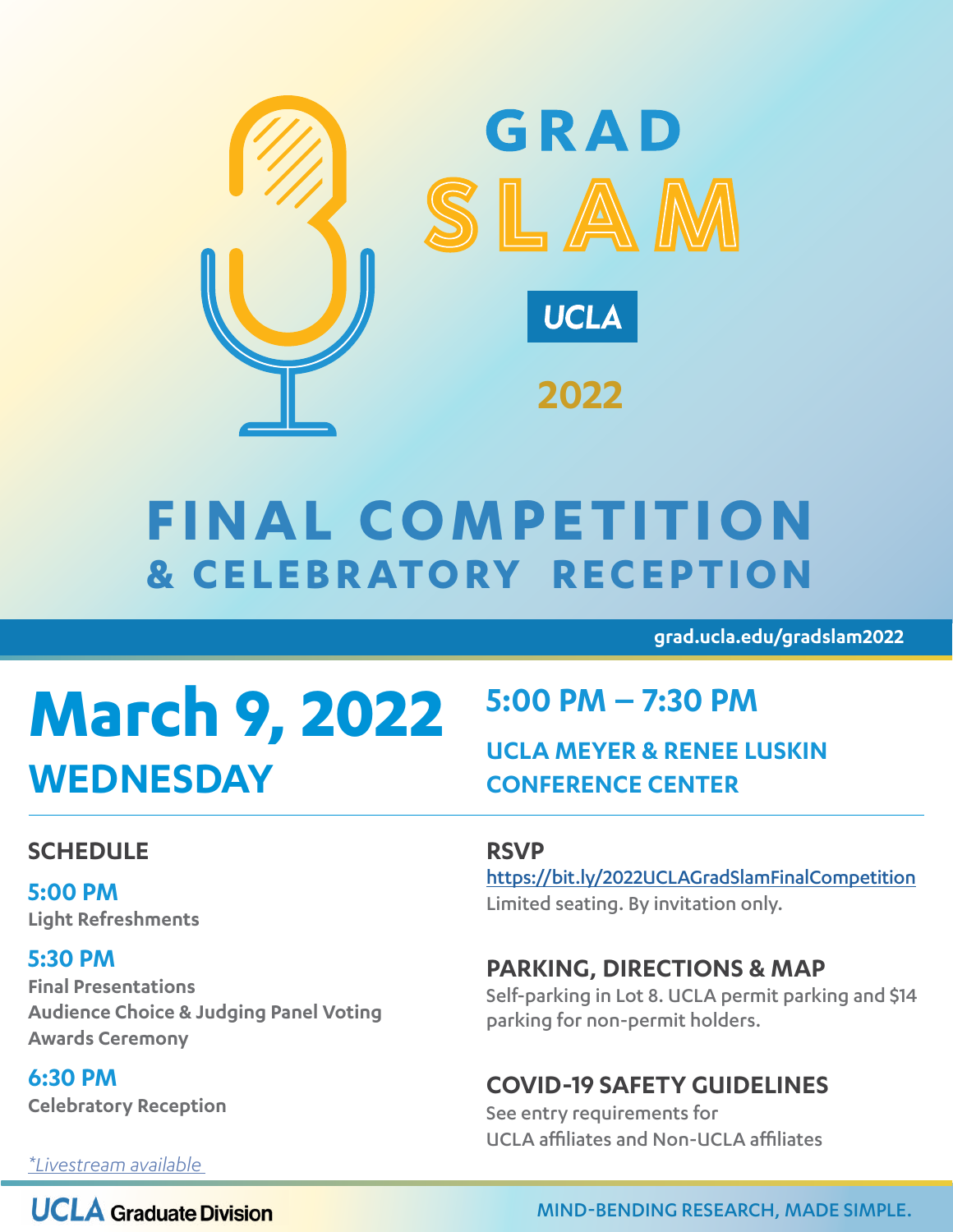

## **PARKING & DRIVING DIRECTIONS**

**grad.ucla.edu/gradslam2022**

#### **UCLA Grad Slam Final Competition & Celebratory Reception Wednesday, March 9, 2022**

**UCLA Meyer & Renee Luskin Conference Center 425 Westwood Plaza Los Angeles, California 90095**

#### **PARKING**

- Self-parking in Lot 8. UCLA permit parking and \$14 parking for non-permit holders.
- Please visit the [UCLA Parking and Transportation website](https://www.transportation.ucla.edu/campus-parking/visitors/luskin-conference-center-lcc) for more information.
- Self-parking is available underneath the Luskin Conference Center and in UCLA Parking Structure 8, Level 4, directly across the street from the center. There is a convenient pedestrian walkway/bridge connecting Parking Structure 8 (on Level 3) to the Luskin Conference Center property.
- To locate Parking Structure 8, enter the campus by heading north on Westwood Boulevard and make a left onto the Structure 8 Driveway (located just before the parking information kiosk on Westwood Boulevard). Proceed up the ramp to Level 4 and park in any of the "Pay-by-Space" parking spots for non-per. You will need to purchase parking at a nearby parking kiosk.
- To access the UCLA Luskin Conference Center via the pedestrian walkway/bridge from Lot 8, take the east stairs down one level (from Level 4 to Level 3) and cross over Strathmore Place. Elevator access (located in the northeast corner of Level 3) allows access to the conference center via the pedestrian crosswalk at the traffic light at the intersection of Strathmore Place and Westwood Plaza.

#### **DRIVING DIRECTIONS**

#### From Los Angeles International Airport

• Take the San Diego Freeway (I-405) North and exit at Wilshire Boulevard East. Turn right onto Wilshire Boulevard and proceed a half mile to Westwood Boulevard. Turn left and the UCLA Luskin Conference Center is located one mile ahead at end of the turnaround. Get Directions from LAX

#### From San Fernando Valley (Hollywood Burbank Airport)

• Take the Interstate-405 South Freeway toward San Diego. Take the Sunset Boulevard exit and turn left onto North Church Lane. Turn left onto Montana Avenue and continue onto Gayley Avenue. Turn left onto Strathmore Place and take the second left onto Westwood Plaza. The UCLA Luskin Conference Center will be on the left. Get Directions from Hollywood Burbank Airport

See attached **CAMPUS MAP**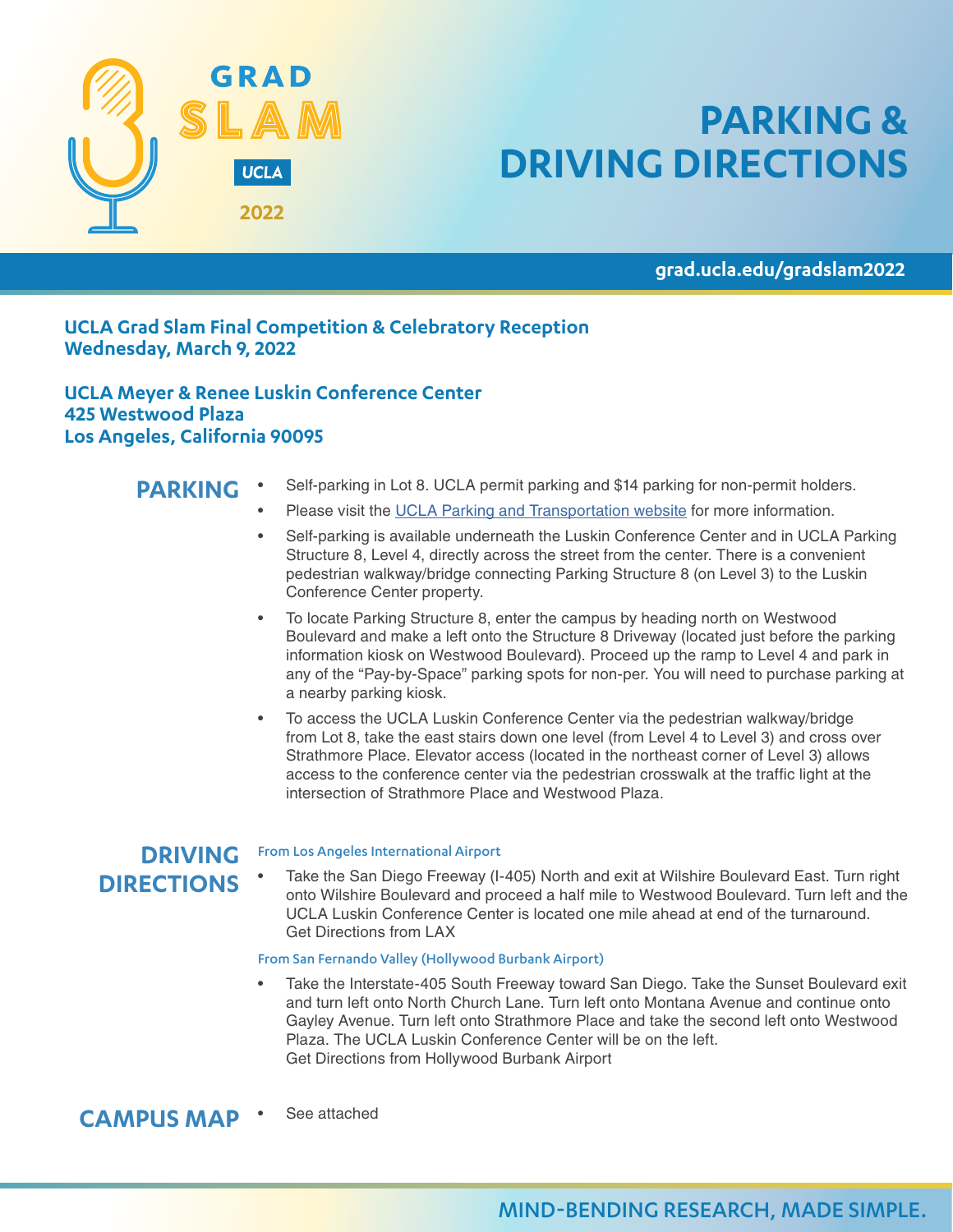

Bellagio Drive

## **CAMPUS MAP**

#### **grad.ucla.edu/gradslam2022**

**BROAD ART CENTER**



#### MIND-BENDING RESEARCH, MADE SIMPLE. **GOLDBERG DORIS STEIN**